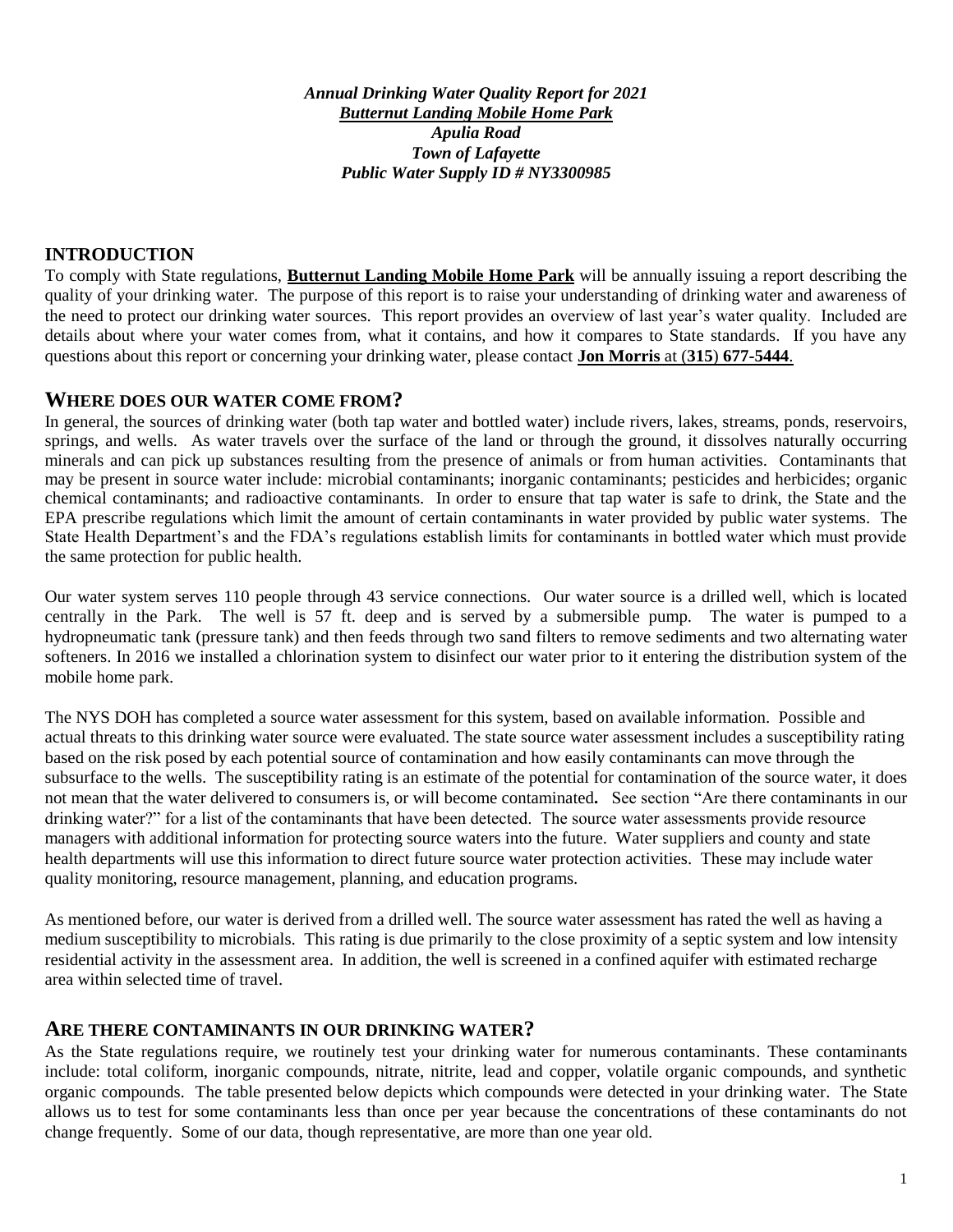It should be noted that all drinking water, including bottled drinking water, might be reasonably expected to contain at least small amounts of some contaminants. The presence of contaminants does not necessarily indicate that water poses a health risk. More information about contaminants and potential health effects can be obtained by calling the EPA's Safe Drinking Water Hotline (800-426-4791) or the Onondaga County Health Department at 435-6600.

| <b>Table of Detected Contaminants</b> |                     |                               |                                                  |                          |                |                                    |                                                                                                                                                                                                         |
|---------------------------------------|---------------------|-------------------------------|--------------------------------------------------|--------------------------|----------------|------------------------------------|---------------------------------------------------------------------------------------------------------------------------------------------------------------------------------------------------------|
| Contaminant                           | Violation<br>Yes/No | Date of<br>Sample             | Level<br>Detected<br>(Range)                     | Unit<br>Measure-<br>ment | <b>MCLG</b>    | Regulatory<br>Limit (MCL or<br>AL) | Likely Source of Contamination                                                                                                                                                                          |
| Chlorine<br>Residual                  | N <sub>o</sub>      | Daily                         | 0.9<br>$(0.5-2.2)$                               | mg/L                     | N/A            | MRDL=4                             | By-product of drinking water<br>chlorination.                                                                                                                                                           |
| Copper                                | N <sub>0</sub>      | 8/24/20                       | 0.04<br>$(0.014 - 0.047)$<br>see footnote<br>(1) | mg/L                     | 1.3            | $AL=1.3$                           | Corrosion of household plumbing;<br>Erosion of natural deposits: Leaching<br>from wood preservatives.                                                                                                   |
| Lead                                  | N <sub>0</sub>      | 8/24/20                       | 1.25<br>$(ND - 2)$<br>see footnote<br>(2)        | ug/L                     | $\overline{0}$ | $AL=15$                            | Corrosion of household plumbing<br>systems; Erosion of natural deposits.                                                                                                                                |
| Arsenic                               | N <sub>o</sub>      | 10/26/21                      | 2.2                                              | ug/L                     | N/A            | 10                                 | Erosion of natural deposits; Runoff<br>from orchards; Runoff from glass and<br>electronics production wastes.                                                                                           |
| Barium                                | N <sub>0</sub>      | 10/26/21                      | 0.212                                            | mg/L                     | 2.0            | 2.0                                | Erosion of natural elements: Discharge<br>from metal refineries: Discharge of<br>drilling wastes.                                                                                                       |
| Chloride                              | N <sub>0</sub>      | 8/11/17                       | 110                                              | mg/L                     | N/A            | 250                                | Naturally occurring or indicative of road<br>salt contamination.                                                                                                                                        |
| Fluoride                              | N <sub>0</sub>      | 10/26/21                      | 0.3                                              | mg/L                     | N/A            | 2.2                                | Some people who drink water<br>containing fluoride in excess of the<br>MCL over many years could get bone<br>disease, including pain and tenderness<br>of the bones. Children may get mottled<br>teeth. |
| Iron                                  | Yes                 | 8/11/17                       | 820<br>see footnote<br>(3)                       | ug/L                     | N/A            | 300                                | Naturally occurring.                                                                                                                                                                                    |
| Manganese                             | N <sub>o</sub>      | 8/11/17                       | 27<br>see footnote<br>(4)                        | ug/L                     | $\rm N/A$      | 300                                | Naturally occurring; Indicative of<br>landfill contamination.                                                                                                                                           |
| Sodium                                | N <sub>0</sub>      | 8/30/21                       | 220<br>see footnote<br>(5)                       | mg/L                     | N/A            | 250                                | Naturally occurring: Road salt; Water<br>softeners; Animal waste.                                                                                                                                       |
| Sulfate                               | N <sub>0</sub>      | 8/11/17                       | 22                                               | mg/L                     | N/A            | 250                                | Naturally occurring.                                                                                                                                                                                    |
| Color                                 | Yes                 | 8/11/17                       | 15<br>see footnote<br>(6)                        | Units                    | N/A            | 15                                 | Natural color may be caused by the<br>presence of metals such as copper, iron<br>and manganese.                                                                                                         |
| 1-4 Dioxane                           | N <sub>0</sub>      | 3/16/21<br>6/24/21<br>9/23/21 | 0.0168<br>$(ND-0.0202)$                          | ug/L                     | N/A            | $\mathbf{1}$                       | Released into the environment from<br>commercial and industrial sources and<br>is associated with inactive and<br>hazardous waste sites.                                                                |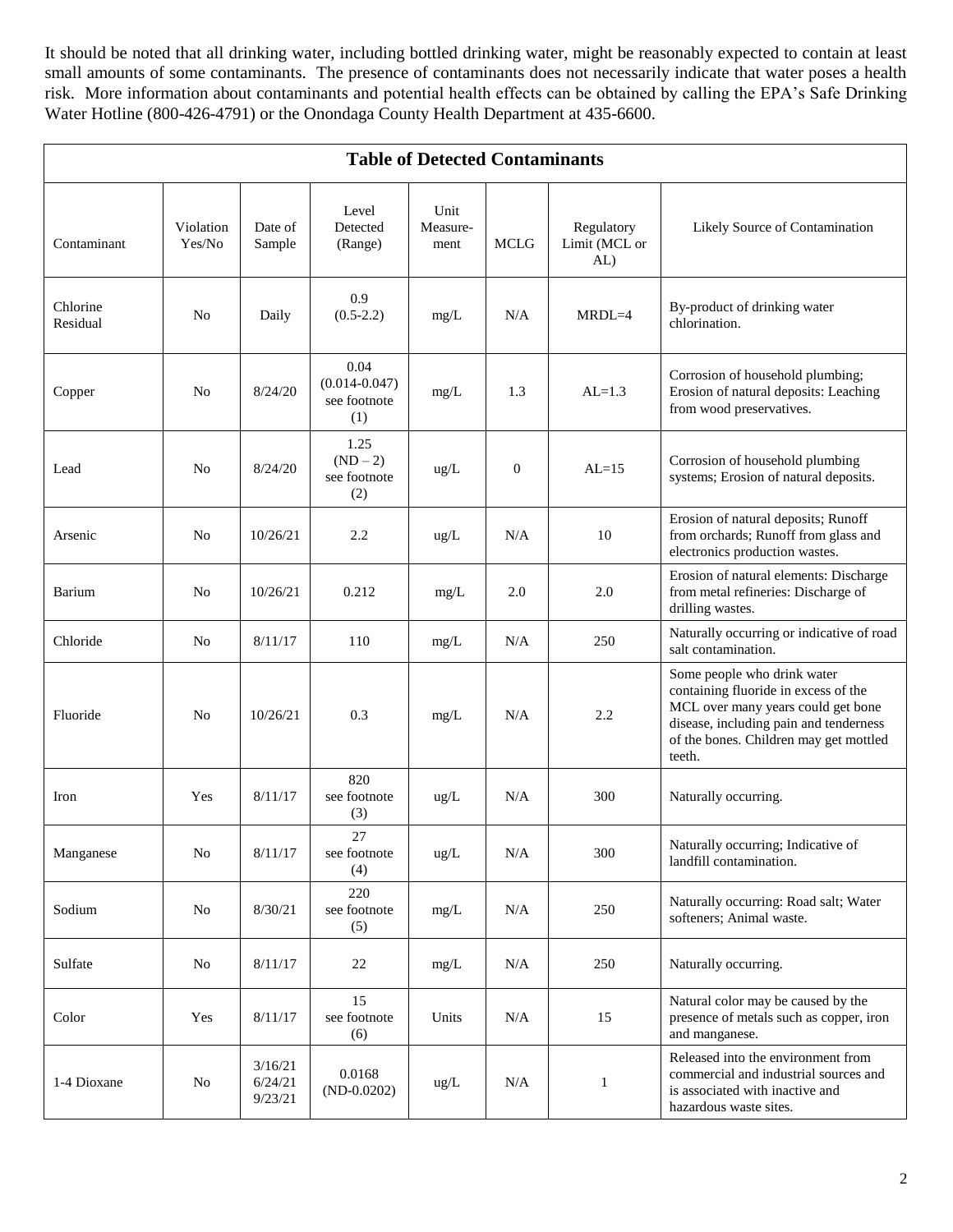#### **Notes**

1 - The **copper** level presented represents the 90<sup>th</sup> percentile of the five (5) sites tested. A percentile is a value on a scale of 100 that indicates the percent of a distribution that is equal to or below it. The  $90<sup>th</sup>$  percentile is equal to or greater than  $90\%$ of the copper values detected at your water system. In this case, Five (5) samples were collected at your water system and the 90<sup>th</sup> percentile value was the average of the highest two values (0.04 mg/L). The action level for copper was not exceeded at any of the sites tested.

2 - The **lead** level (2 ug/L) presented represents the 90<sup>th</sup> percentile of the five (5) samples collected. The action level was not exceeded at any of the five sites tested.

3 - Iron is essential for maintaining good health. However, too much iron can cause adverse health effects. Drinking water with very large amounts of iron can cause nausea, vomiting, diarrhea, constipation and stomach pain. These effects usually diminish once the elevated iron exposure is stopped. A small number of people have a condition called hemochromatosis, in which the body absorbs and stores too much iron. People with hemochromatosis may be at greater risk for health effects resulting from too much iron in the body (sometimes called "iron overload") and should be aware of their overall iron intake. The New York State standard for iron in drinking water is 0.3 milligrams per liter, and is based on iron's effects on the taste, odor and color of the water.

4 - Manganese is a common element in rocks, soil, water, plants, and animals. Manganese occurs naturally in water after dissolving from rocks and soil. Contamination of drinking water may occur if manganese gets into surface or groundwater after dissolving from rocks and soil. It may also occur if manganese gets into surface or groundwater after improper waste disposal in landfills or by facilities using manganese in the production of steel or other products.

Manganese is an essential nutrient that is necessary to maintain good health. However, exposure to too much manganese can cause adverse health effects. There is some evidence from human studies that long-term exposure to manganese in drinking water is associated with nervous system effects in adults (e.g., weakness, stiff muscles and trembling of the hands) and children (learning and behavior). The results of these studies only suggest an effect because the possible influences of other factors were not adequately assessed. There is supporting evidence that manganese causes nervous system effects in humans from occupational studies of workers exposed to high levels of manganese in air, but the relevance of these studies to long term drinking water exposure is less clear because the exposures were quite elevated and by inhalation, not by ingestion.

5 - Water containing more than 20 mg/L of **sodium** should not be used for drinking by people on severely restricted sodium diets. Water containing more than 270 mg/L of sodium should not be used for drinking by people on moderately restricted sodium diets.

6 - Color has no health effects. In some instances, color may be objectionable to some people at as low as 5 units. Its presence is aesthetically objectionable and suggests that the water may need additional treatment

# Definitions:

*Maximum Residual Disinfectant Level* **(MRDL***)*: The highest level of a disinfectant allowed in drinking water. There is convincing evidence that addition of a disinfectant is necessary for control of microbial contaminants.

*Maximum Residual Disinfectant Level Goal (***MRDLG**): The level of a drinking water disinfectant below which there is no known or expected risk to health. MRDLGs do not reflect the benefits of the use of disinfectants to control microbial contamination.

*Maximum Contaminant Level*(MCL): The highest level of a contaminant that is allowed in drinking water. MCLs are set as close to the MCLGs as feasible.

*Maximum Contaminant Level Goal* (MCLG): The level of a contaminant in drinking water below which there is no known or expected risk to health. MCLGs allow for a margin of safety.

*Non-Detects (ND)*: Laboratory analysis indicates that the constituent is not present.

Action Level (AL): The concentration of a contaminant, which if exceeded, triggers treatment or other requirements that a water system must follow.

*Milligrams per liter* (mg/L): Corresponds to one part of liquid in one million parts of liquid (parts per million - ppm). *Micrograms per liter* (ug/L): Corresponds to one part of liquid in one billion parts of liquid (parts per billion - ppb). *Nanograms per liter (ng/l)*: Corresponds to one part of liquid to one trillion parts of liquid (parts per trillion - ppt).

*Picocuries per liter (pCi/l):* A measure of radioactivity in water.